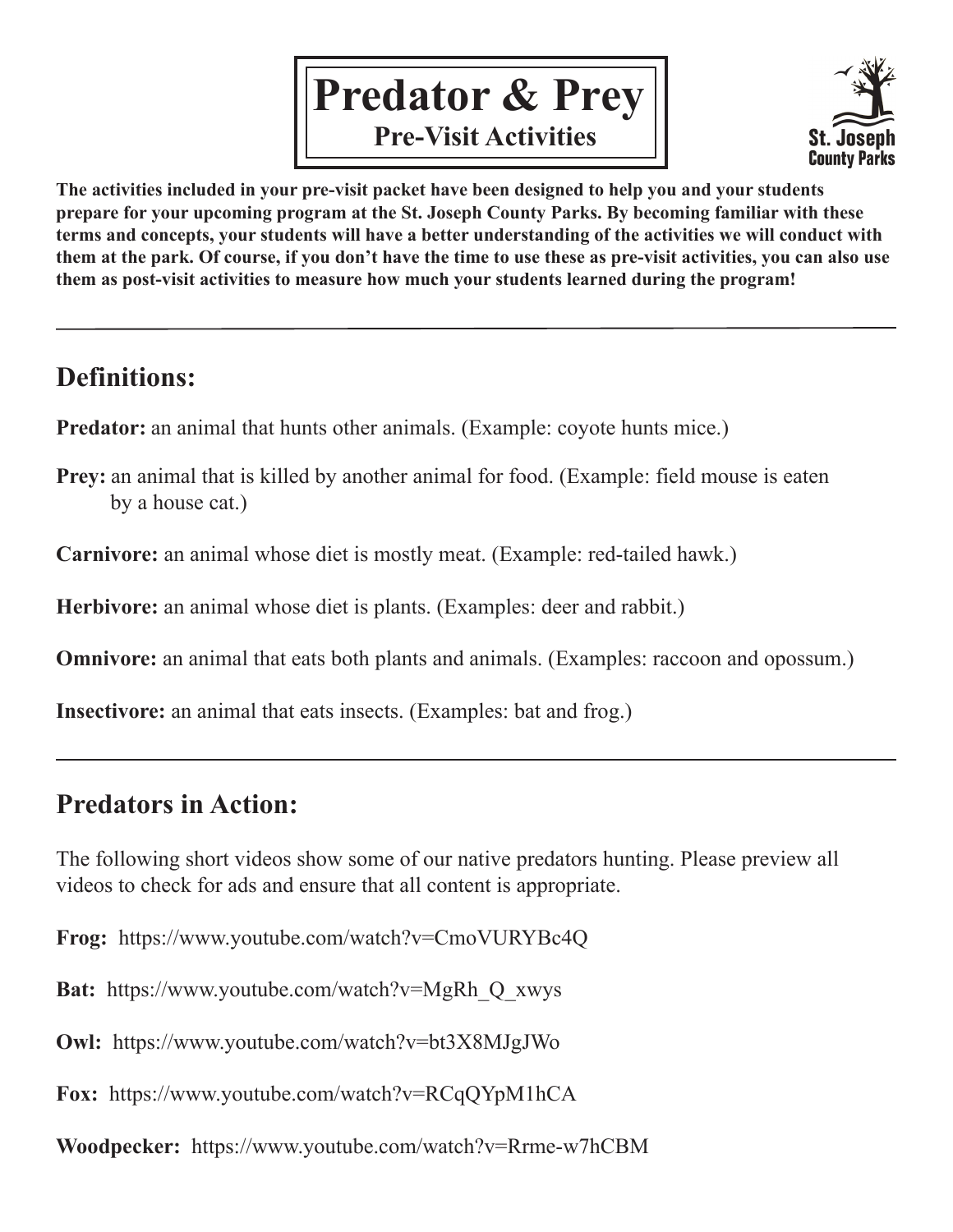### **The Often Misunderstood Predator**

Not all predators are well understood, especially predators like spiders, snakes and coyotes. Each one of these animals plays a critical role in the lives of other animals and the environment. Each sentence below contains extra letters that do not belong. With your pencil, cross out the extra letters when they appear in the sentences. Then write the correct sentences on the lines provided.

1. Spiders camn spinn eights differents kinds off silkk.



2. Brats canm weiagh lerss tharn a prenny.

3. Snakers arze nost slimrey.

4. Skunks gwill spragy gonly to proteget themseglves.

5. Ann powl's primeary diest is prodents.

6. Zcoyotes, liker wolbves, ubse theirs keebn sense of rsmell.

7. Daddyz wlonglegs zeat vegetables mxatter asn well as insectds.

8. A redt foxz needsc 25 acrevs ofb jhabitat.

9. Opossumsz ared the onlyg marxsupial living inr Indianam.

10. A shrewn injects itsg victimb witkh vernom.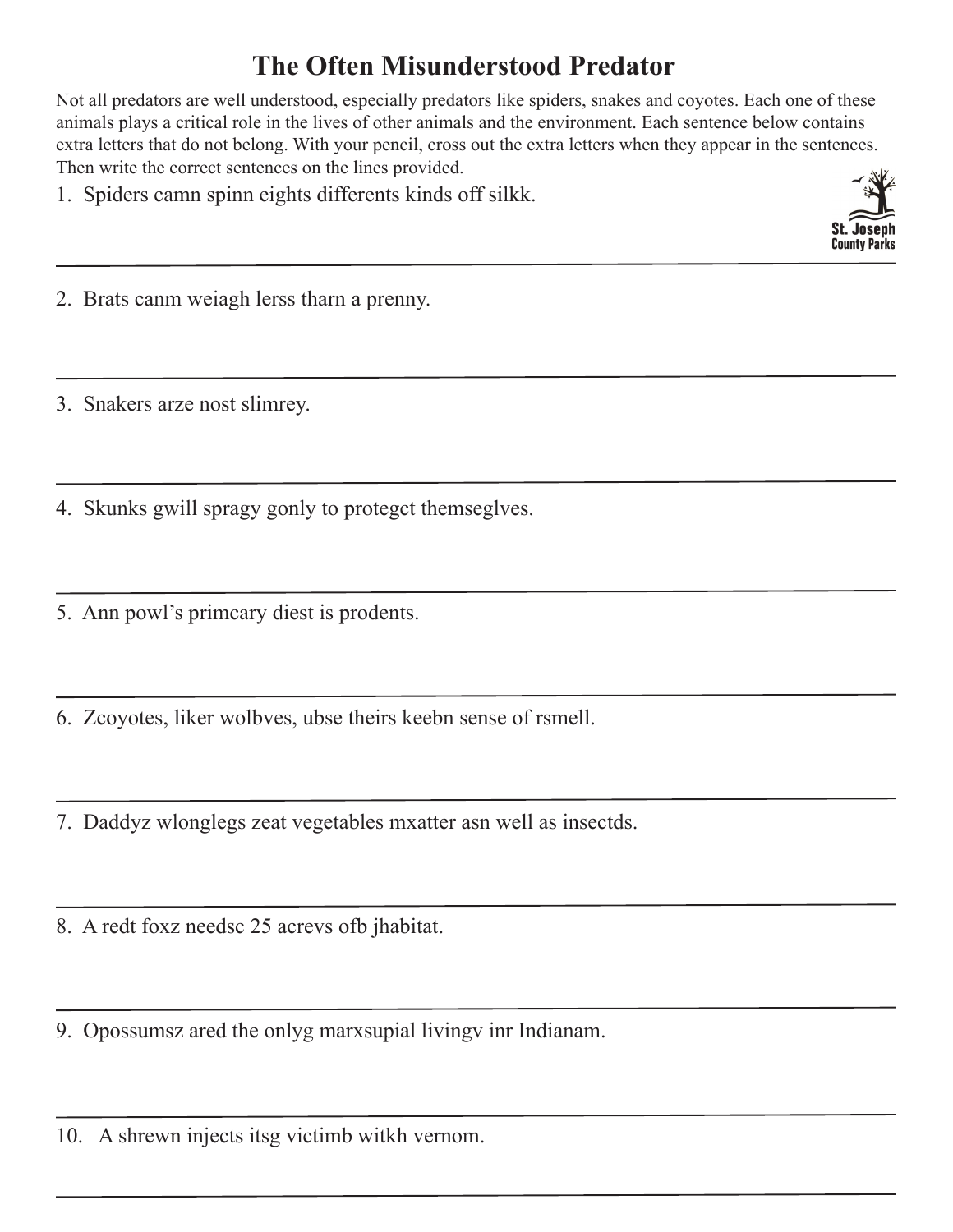### **Answer sheet for The Often Misunderstood Predator**

- 1. Spiders can spin eight different kinds of silk.
- 2. Bats can weigh less than a penny.
- 3. Snakes are not slimy.
- 4. Skunks will spray only to protect themselves.
- 5. An owl's primary diet is rodents.
- 6. Coyotes, like wolves, use their keen sense of smell.
- 7. Daddy longlegs eat vegetable matter as well as insects.
- 8. A red fox needs 25 acres of habitat.
- 9. Opossums are the only marsupial living in Indiana.
- 10. A shrew injects its victims with venom.





# **Who Invited Whom for Lunch?**

**Background:** Students will learn about the wild animals found in Indiana by identifying which animals fit into the above categories.

**Materials Needed:** Pictures of various animals from Indiana.

#### **Directions:**

- 1. Have students cut out or print out various pictures of animals native to Indiana.
- 2. Have each student choose one animal and do research to find out what it eats and/or what eats it.
- 3. Sort the animals according to which animals are predators and which are prey. Some animals are both!
- 4. Sort the animals according to whether they are carnivores, herbivores, omnivores or insectivores.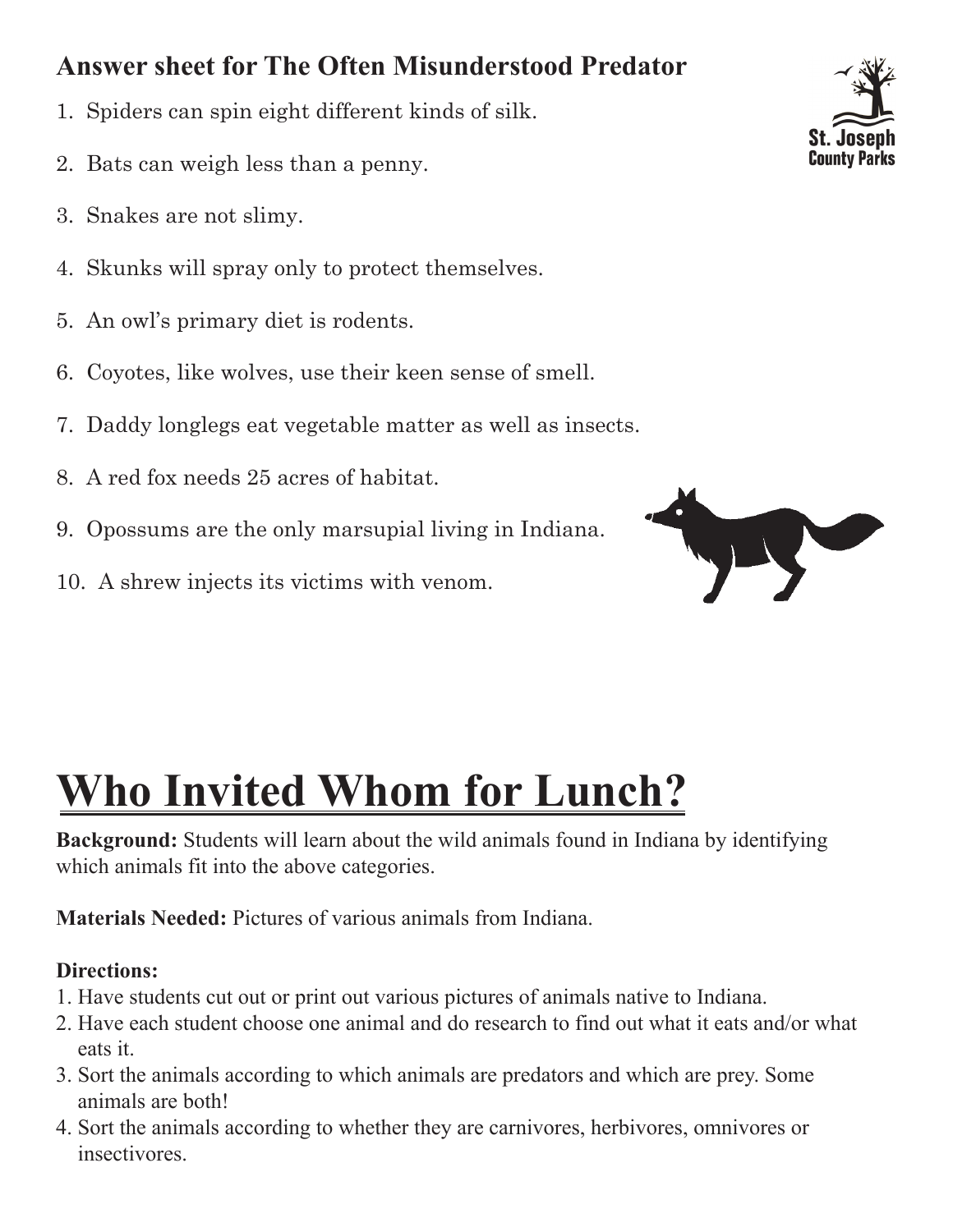## **Below, draw a picture of your favorite Misunderstood Predator!**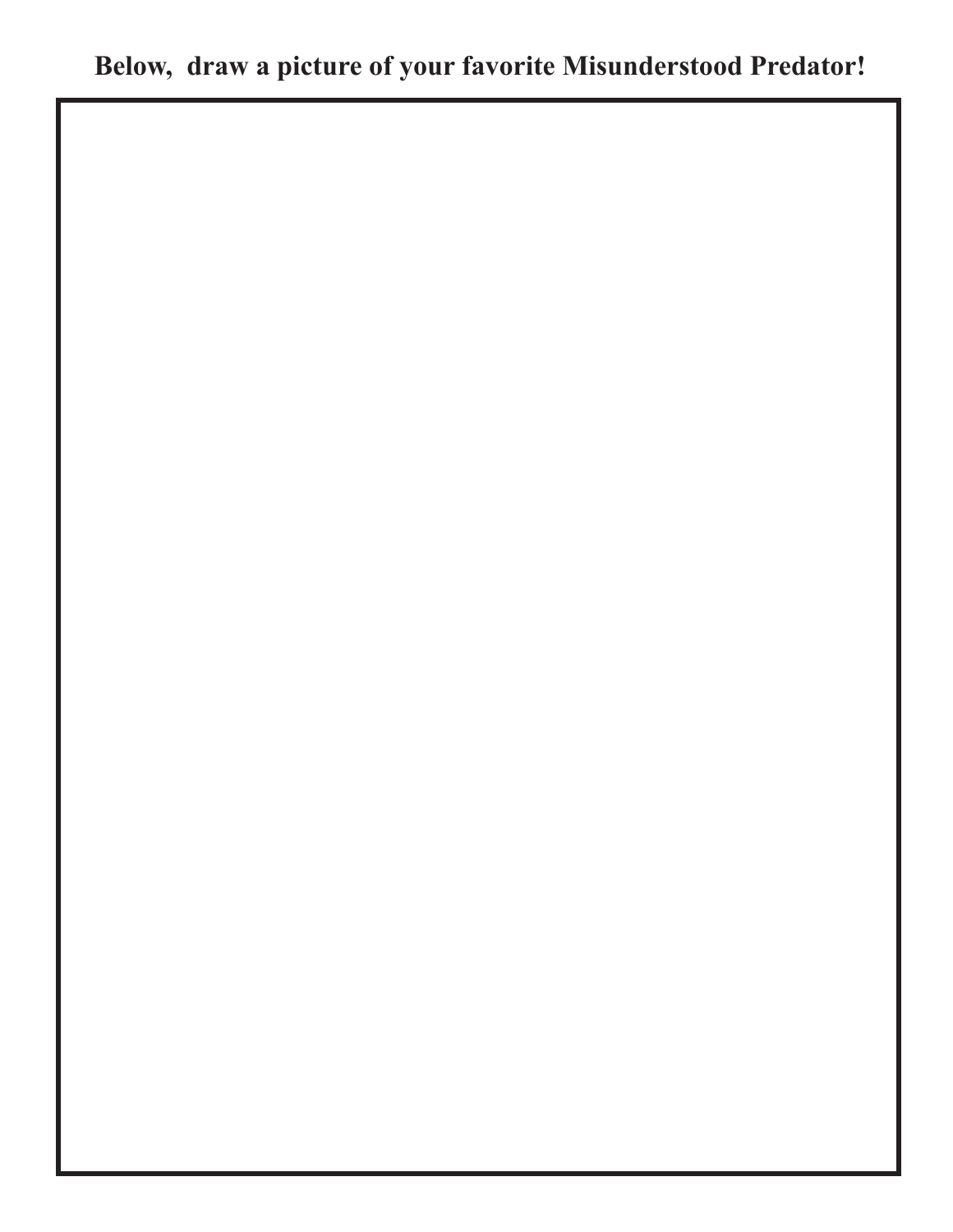

### **Let's Compare Predators**

- **Overview:** Students will apply the systematic method of comparing data for research. Students can compare different animals for size, range, and animal behaviors.
- **Background:** Predators may seem similar but their needs for survival may be very different. For example, a fox and a coyote are compared below.
- **Directions:** Students will collect biological data and fill in the blank spaces in each table at the bottom of the page. Choose any predators that interest you. If you need suggestions, how about a grizzly bear and a mole? Websites like www.nwf.org/Wildlife or animals.nationalgeographic.com are great places to do research about predators.

| Predator           | Coyote                     |
|--------------------|----------------------------|
|                    | head and body 32-37 inches |
| Size               |                            |
|                    | 10 mile hunting range      |
| Range              |                            |
|                    | open woodlands, prairies   |
| Habitat            |                            |
|                    | rodents                    |
| Usual prey species |                            |
|                    | nocturnal/tail held down   |
| <b>Behavior</b>    | while running              |

| Predator           | <b>Red Fox</b>                |
|--------------------|-------------------------------|
|                    | head and body 32-40 inches    |
| Size               |                               |
|                    | 1 to 2 square miles           |
| Range              |                               |
|                    | forest and open fields        |
| Habitat            |                               |
|                    | rabbits, mice                 |
| Usual prey species |                               |
|                    | nocturnal/holds tail straight |
| <b>Behavior</b>    | while running                 |

| Predator           |  |
|--------------------|--|
| Size               |  |
| Range              |  |
| Habitat            |  |
| Usual prey species |  |
| Behavior           |  |

| Predator           |  |
|--------------------|--|
|                    |  |
| Size               |  |
|                    |  |
| Range              |  |
|                    |  |
| Habitat            |  |
|                    |  |
| Usual prey species |  |
|                    |  |
| Behavior           |  |